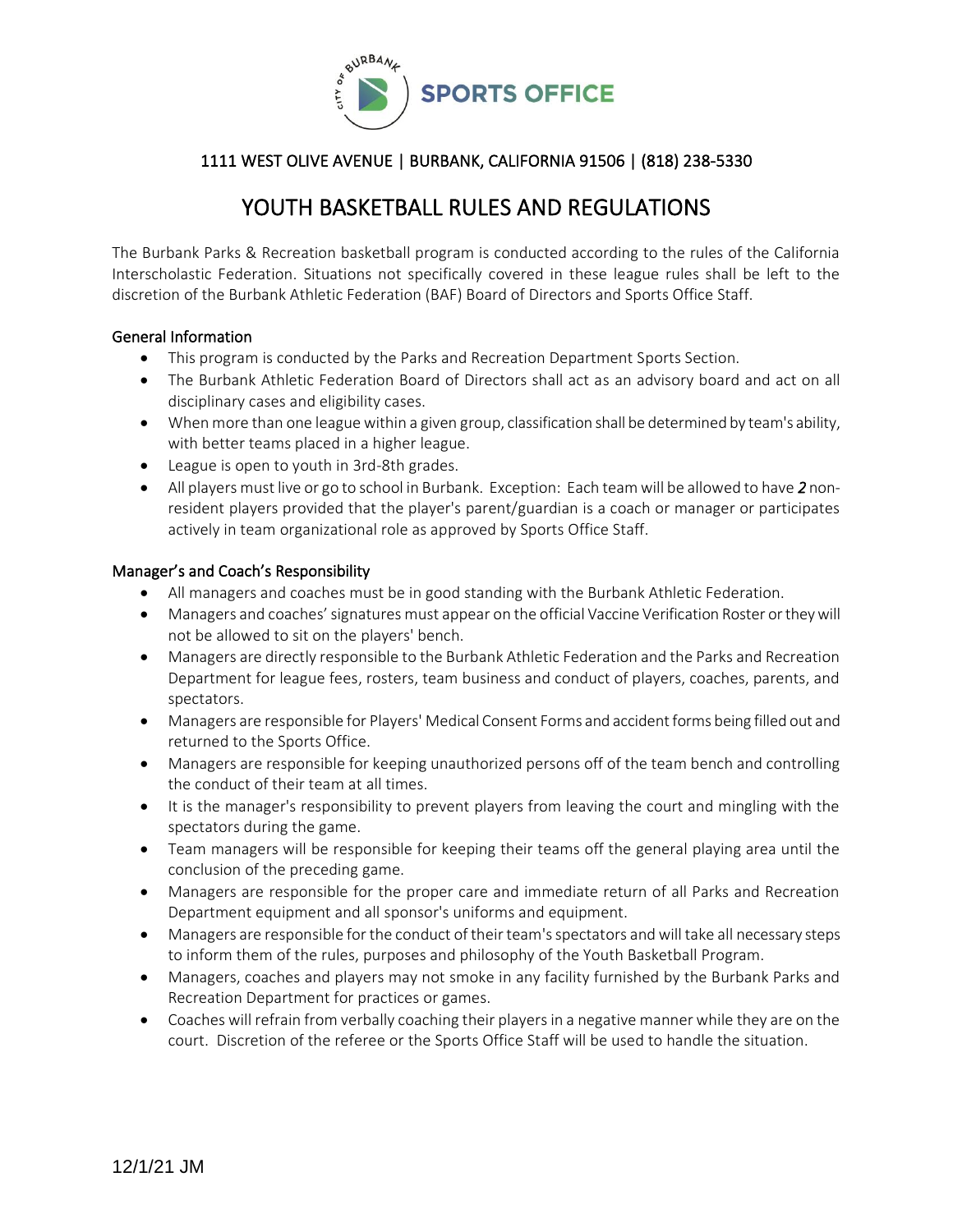

- All coaches shall be required to comply with the requirements established by the Parks and Recreation Department for background checks for volunteers.
- Managers must keep track of players' substitution and that all players are receiving adequate playing time.
- All teams must have a responsible adult at all games and practices.
- No team shall bear the name of, or any trade name of, any alcoholic beverage. All team names are subject to Sports Office approval. If no team name is turned in prior to the printing of the league schedule, the last name of the manager will appear on the schedule.

Only one head coach (manager) and three assistant coaches may be listed on the roster, and only those coaches and players who are listed on the roster are allowed to sit on the bench during a game. Each bench will only be allowed three coaches and only one coach can stand during the game. *Parents are not allowed to sit on the team's bench, approach the score table or step onto the basketball court at any time. Any violation of this rule will result in a technical foul being called on the bench.* 

#### Rosters

- A team will consist of only ten (10) rostered players, unless special arrangements are made with the league director. A maximum of 10 players is strongly suggested.
- All coaches and players must register at [www.burbankparks.com](http://www.burbankparks.com/) for current season.
- A Vaccination Verification Roster must contain the name, date of birth, Phone #, e-mail, and Vaccination status.
- In any case where participant has deliberately falsified his/her record, those games in which he/she participated will be forfeited and the player suspended.
- Any player who puts his/her signature on two different rosters shall be automatically suspended until his/her case is brought before the B.A.F.
- All rosters are subject to approval by the league director with the intention of maintaining the league on an even competitive scale.
- Managers must sign the Vaccination Verification Roster to certify that all information on them is correct. Managers are responsible for eligibility of all names on his roster.

## Players

- All players must be in good standing with the Burbank Athletic Federation.
- All players must be shown during practice rounds and name must appear on team's roster. Penalty for using an ineligible player: FORFEITURE of all league games in which he/she played.
- After league starts, no player may be added, except by waiver.
- A player's residency will be established as of the first day of practice round for the league. Eligibility established at that date will stand for the remainder of the season.
- A player may play above their grade division but not below.
- Each team will be allowed to have 2 non-resident players.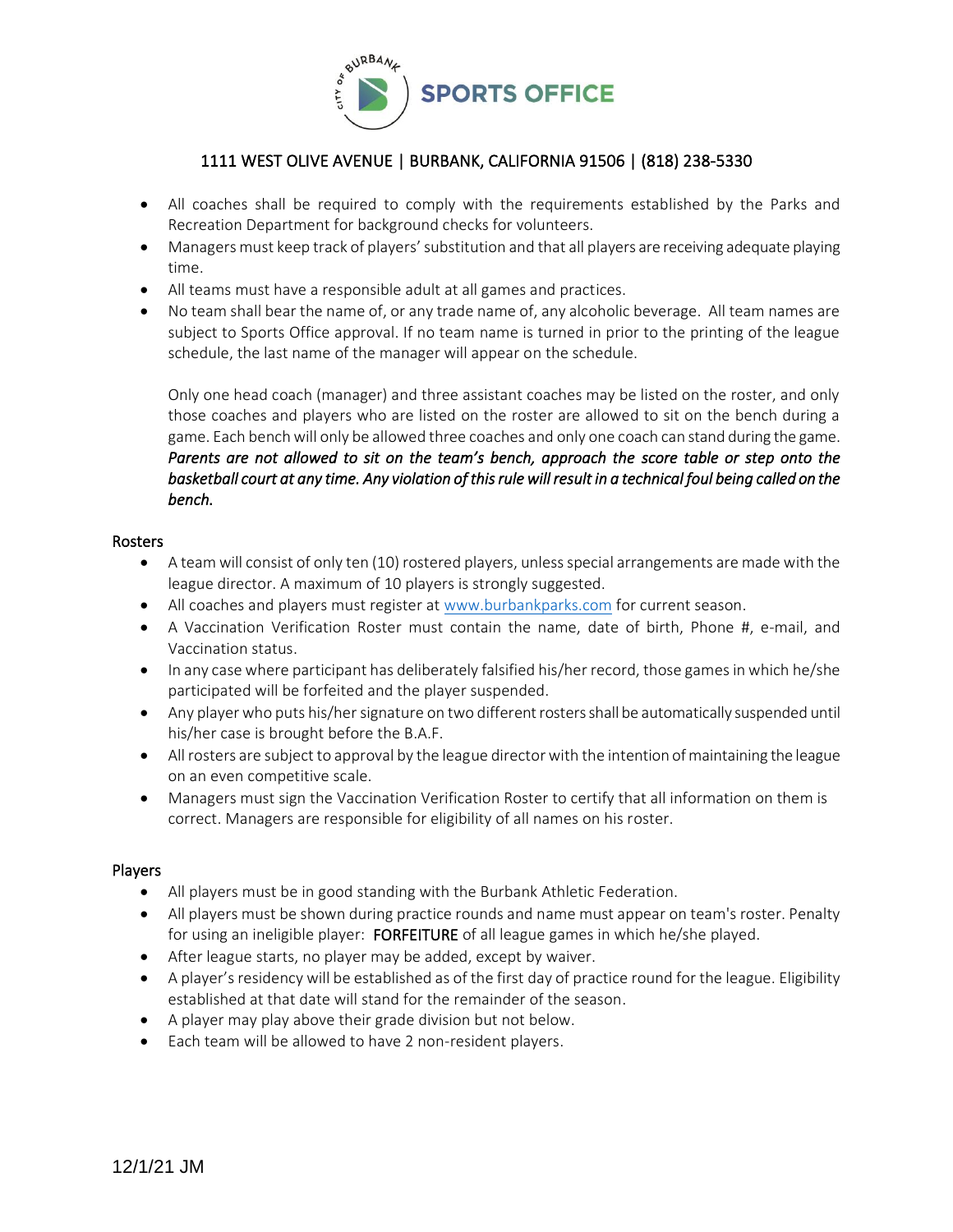

## Waivers

- After the roster deadline, a player may be added only through use of the waiver system.
- Waiver forms are issued by the Sports Office only at the specific request of a manager, never in advance. Each waiver form must have the signature of sports staff before circulation for manager's signature.
- Waivers must be signed by managers in the same classification as the team picking up the new player.
- If a player wishes to transfer from one Burbank team to another, the player must secure a written release by his/her original team manager. Manager must sign before release can be signed by other team managers.
- A waivered player may begin to play as soon as Sports Office staff member accepts the completed waiver form prior to next league game starting time. No waivers will be accepted after the start of the second round.
- WARNING: Any manager who is asked by another manager to sign a waiver is free to sign or not sign. The signature of a Sports Office staff member on the form does not constitute approval of waiver request.

#### PLAYERS DRESS AND EQUIPMENT:

- All players must remove any rings, jewelry, or any potentially dangerous hair, wrist, neck or ear objects while playing.
- *For legal numbers refer to section "The Game"*
- A team member shall not remove the jersey and/or pants/skirt in the visual confines of the playing area. Any violation of this rule will result in a technical foul being called on the offending player or players.
- In a game situation in which two teams have the same color uniforms, home team will determine which team will reverse their jerseys.
- Tennis or athletic shoes must be worn on the gym floor. Street shoes or shoes that mark the gym floor will be forbidden on the gym floor.

## PLAYERS CONDUCT:

- All players must observe the Burbank Athletic Federation Players' Code of Conduct and all rules.
- No profanity or lack of self-control is permitted toward the game officials, scorekeeper or gym supervisor.
- Player or bench personnel receiving two technical fouls in one ball game shall automatically be ejected from the game. The ejected player or bench personnel will also be suspended for the next game. Additional remarks will lead to removal from the gym and possibly a lengthened suspension. Note: Based on severity of conduct, player or bench personnel may be ejected from the premises.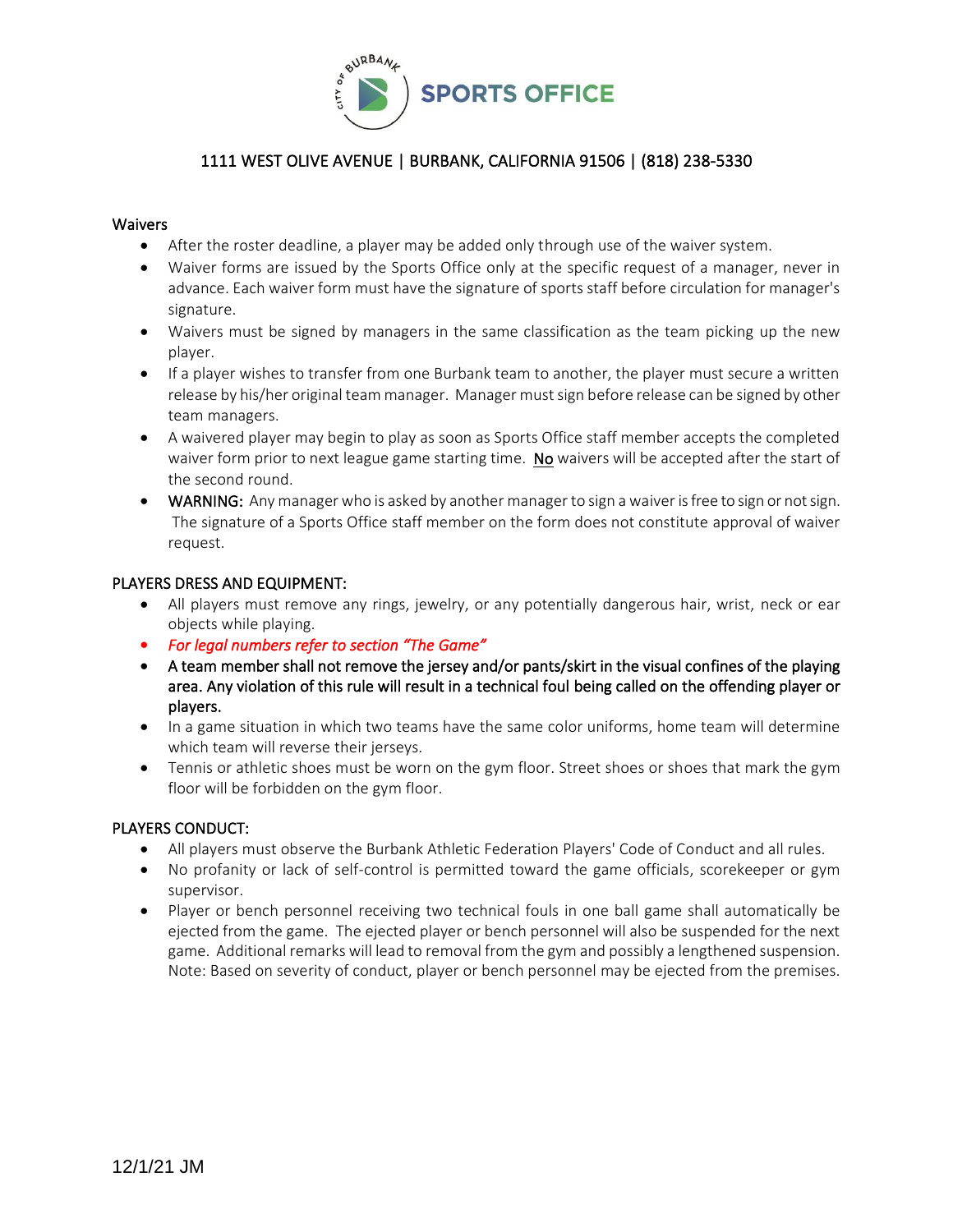

#### THE GAME:

# RULES NOT COVERED HEREIN, WILL BE APPLIED AS WRITTEN IN THE CURRENT NATIONAL FEDERATION OF STATE HIGH SCHOOL ASSOCIATIONS.

- The length of the playing time per quarter will be eight minutes, running clock, stopping only for time-outs. There will be a full stop clock (including ball out of bounds and shooting fouls) during the last minute of the half and the last two minutes of the game. There will be one minute between quarters and five minutes between halves. Calling time-outs during a free throw: the clock will start once the ball is back in play, not during the free throw attempts.
- Overtime periods will be three minutes running clock except the last minute, which will be a full stop clock. A second overtime will be declared SUDDEN DEATH with the first team scoring two points declared the winner.
- Each team will be allotted five time-outs per game and may use no more than three of these per half. Unused time outs do not accumulate from first half to second half. Unused time outs from second half do accumulate and may be used in any overtime period. During overtime, each team is always entitled to at least one time out.
- Each team should be ready to play 15 minutes before game time. A team must field at least four players by game time.
- *All teams must wear uniforms with visible numbers on back. (The following numbers are legal: 0, 1, 2, 3, 4, 5, 00, 11, 12, 13, 14, 15, 20, 21, 22, 23, 24, 25, 30, 31, 32, 33, 34, 35, 40, 41, 42, 43, 44, 45, 50, 51, 52, 53, 54, 55) Numbers 6, 7, 8, and 9 are not allowed on any player's jersey. Each player who does not have a legal number will receive a technical foul. Reversible jerseys or back up jerseys with a different color are mandatory.*
- Each team must furnish their own practice basketball and game ball. Game officials will choose the best ball available at the game.
	- o For the 3/4 boy's division & all girls divisions, the game ball will be the women's size ball (28.5).
	- o The 5/6 & 7-8 boys divisions will use a regulation size ball (29.5).
- Substitutes may enter the game only by notifying the official scorer and then enter upon recognition by the referee.
- Teams shall submit a written list of players to the score table 10 minutes prior to the start of the game. Starting players shall be designated on the list three minutes prior to the start of the game.
- A 10 second back court violation will be called if the team does not bring the ball back
- to the front court within the referee's visible count. PENALTY: Loss of possession
- All grades will play with regulation 10' baskets.
- Any game which has a team leading by more than 15 points will have a running-clock the last 2 minutes of the game
- Each player must play an equivalent of at least one quarter (8 minutes) of the game. If at the end of three quarters a player is short of their required playing time, they must start the fourth quarter and remain in the game until their playing time requirement has been fulfilled.
- Home team will sit on the left side of the score keeping table and will have choice of uniform color. Visiting team will sit on the right side of the score keeping table. Home team and visitors will be listed on your schedule.